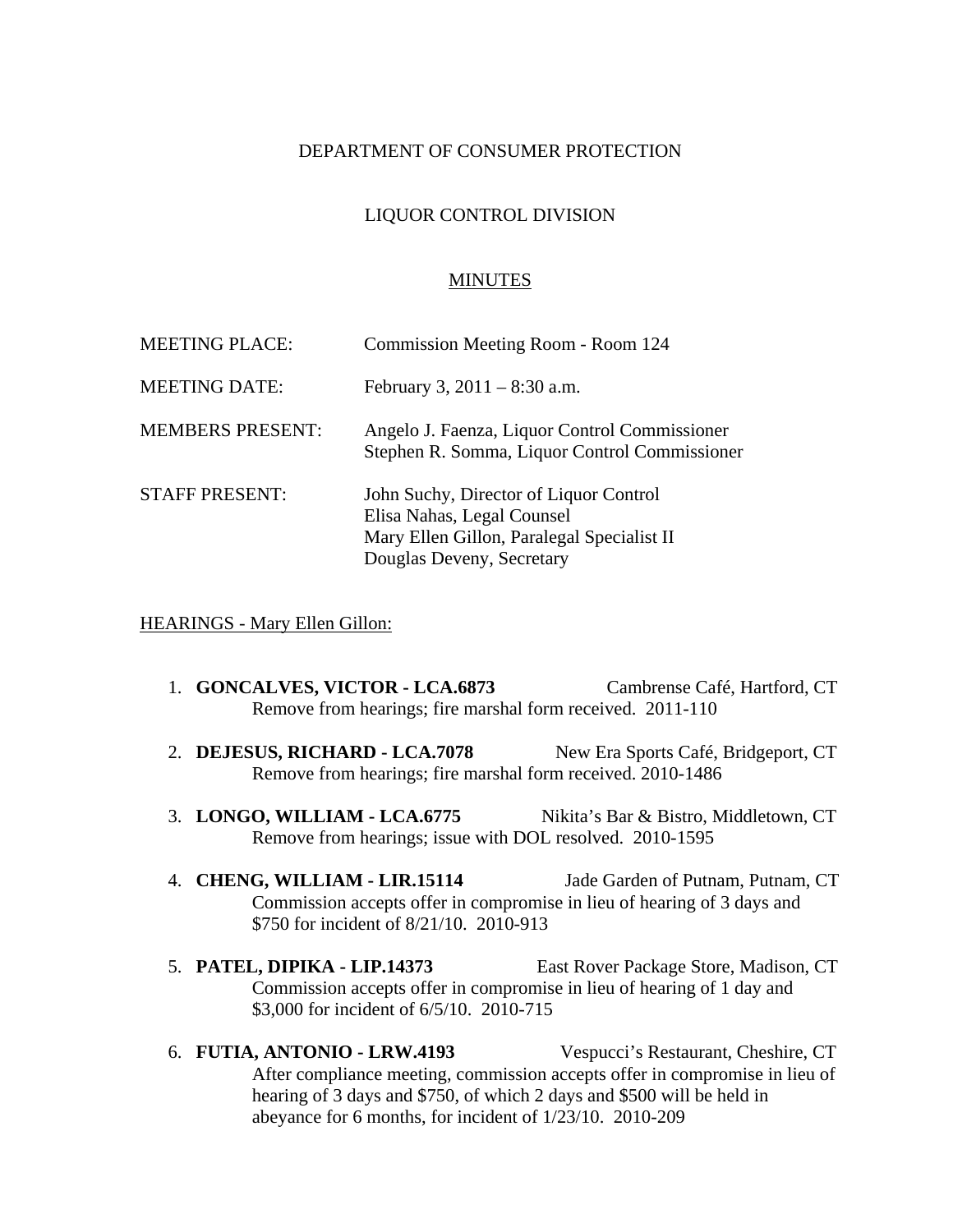Liquor Control Minutes February 3, 2011 Page 2 of 4

- 7. **KIMBALL, JOHANNA B. LIP.12809** Goshen Wine & Spirits, Goshen, CT After compliance meeting, commission accepts offer in compromise in lieu of hearing of 5 days and \$1,500, of which 2 days and \$750 will be held in abeyance for 6 months, for incident of 6/18/10. 2010-691
- 8. **LATIFF, AMZAD LGB.13427** Whole Foods Market, Westport, CT Commission accepts offer in compromise in lieu of hearing of 1 day and \$3,000 for incident of 9/25/10. 2010-1242

9. **MIRANDA, JOHN - LIR.15371** Frog Pond Restaurant, Stratford, CT After compliance meeting, commission accepts offer in compromise in lieu of hearing of 3 days and \$750, of which 2 days and \$500 will be held in abeyance for 6 months, and maintain access to dining room via exterior door, for incident of 11/27/10. 2010-1550

10. **YOUNG, HEIDI - LBP.38** Willimantic Brewing Co, Willimantic, CT Commission accepts offer in compromise in lieu of hearing of 1 day and \$3,000 of which \$1,000 will be held in abeyance for 1 year for incident of10/9/10. 2010-1288

#### PROVISIONAL PERMITS:

#### **11. MEHDI, AJMAL – LGB.14623** Mini Mart, Bristol, CT

Commission takes no action; file returned to agent.

**12. AYBAR, MARY L. – LGB.14608** Carbajal Mini Market, Waterbury, CT Commission approves request to issue provisional permit upon receipt of stipulated agreement, \$500 fee, cancel old permit LGB.14484, bill of sale, seller's affidavit, copy of CT sales and use tax, copy of lease, financial affidavit, LLC documentation from secretary of state's office.

# 13. **WOLFE, ZERNITRA L. – LIR.18271** Café D'Azur, Darien, CT Commission approves request to issue provisional permit upon receipt of stipulated agreement, \$500 fee, executed copy of lease or proof of right to occupy, CT sales tax verification, menu, equipment list. Endorse patio and service bar only. Commission approved request to waive COD requirement for provisional permit.

# 14. **CHAVES, JOHN R. – LIP.14692** Chaves Wine & Spirits, Shelton, CT Commission approves request to issue provisional permit upon receipt of stipulated agreement, \$500 fee. Commission approved request to waive COD requirement for provisional permit.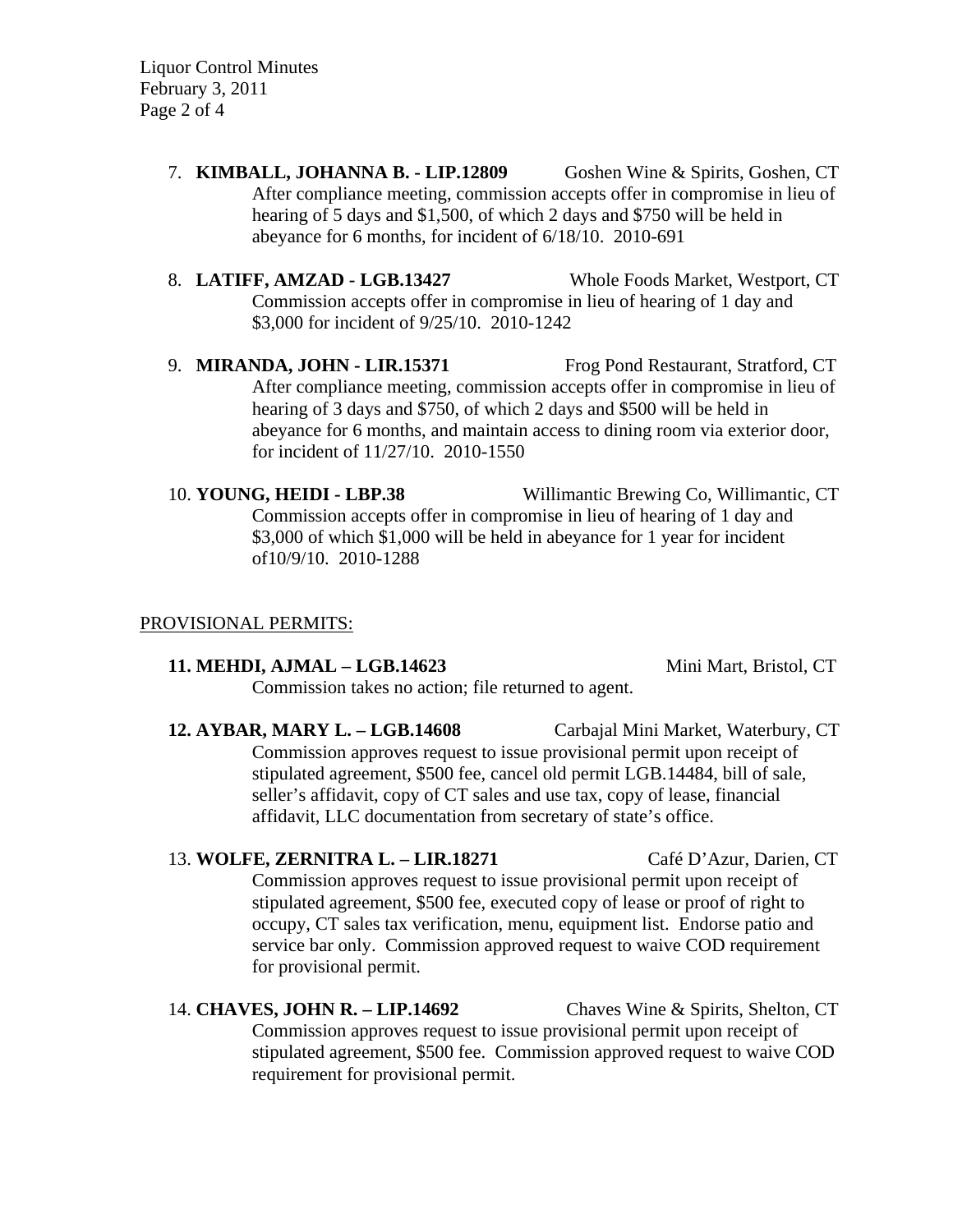Liquor Control Minutes February 3, 2011 Page 3 of 4

## PROVISIONAL PERMIT EXTENSIONS:

## **15. GRANT, WILLIAM F. III – LIR.18132.P.CW**

Bricco Trattoria, Glastonbury, CT Commission approved to extend provisional permit.

- 16. **KOSAKOWSKI, TODD M. LCA.7186.P.CW** Wicked Wolf, New Haven, CT Commission approved request to extend provisional permit.
- 17. **MORAN, MERCEDES M. LGB.14564.P.CW** One Stop Variety, Stamford, CT Commission approved request to extend provisional permit.

# FINAL PERMITS:

- 18. **PARNASSO, MELINDA M. LIR.18183.P.CW** Aldo's, Middletown, CT Commission approves to issue final permit when in receipt of publication notice and copy of CT sales and use tax permit for the Newfield Street premises.
- 19. **STIMMA, LIBERA LIR.18197.P.CW** Villa Italia Ristorante, Stamford, CT Commission approves to issue final permit upon receipt of 8x10 photos (of entire interior, trade name and lockable storage), equipment list, staffing list. Endorse service bar only.

20. **PATEL, DIPA – LGB.14619** Krauszer's Cromwell, CT Commission approves to issue final permit when in receipt of LGB.14029 for cancelation, 8x10 photos of lockable storage, bill of sale, seller's affidavit, publication notice.

### OTHER:

- **21. PARMAR, JAGDISH LIP.14685** Park Road Wine & Spirits, West Hartford, CT Commission reviewed request and approved to extend permit to until May 1, 2011.
- **22. D'ONOFRIO, MIGUEL A. LIR.17988** Assagio Ristorante, Stratford, CT Commission approved request for transfer of interest and Vera Correia as substitute permittee.

# **23. THENGUMTHYIL, JAMES J. – LIP.14587**

Village Liquor Shoppe, Brookfield, CT Commission approved request for transfer of interest.